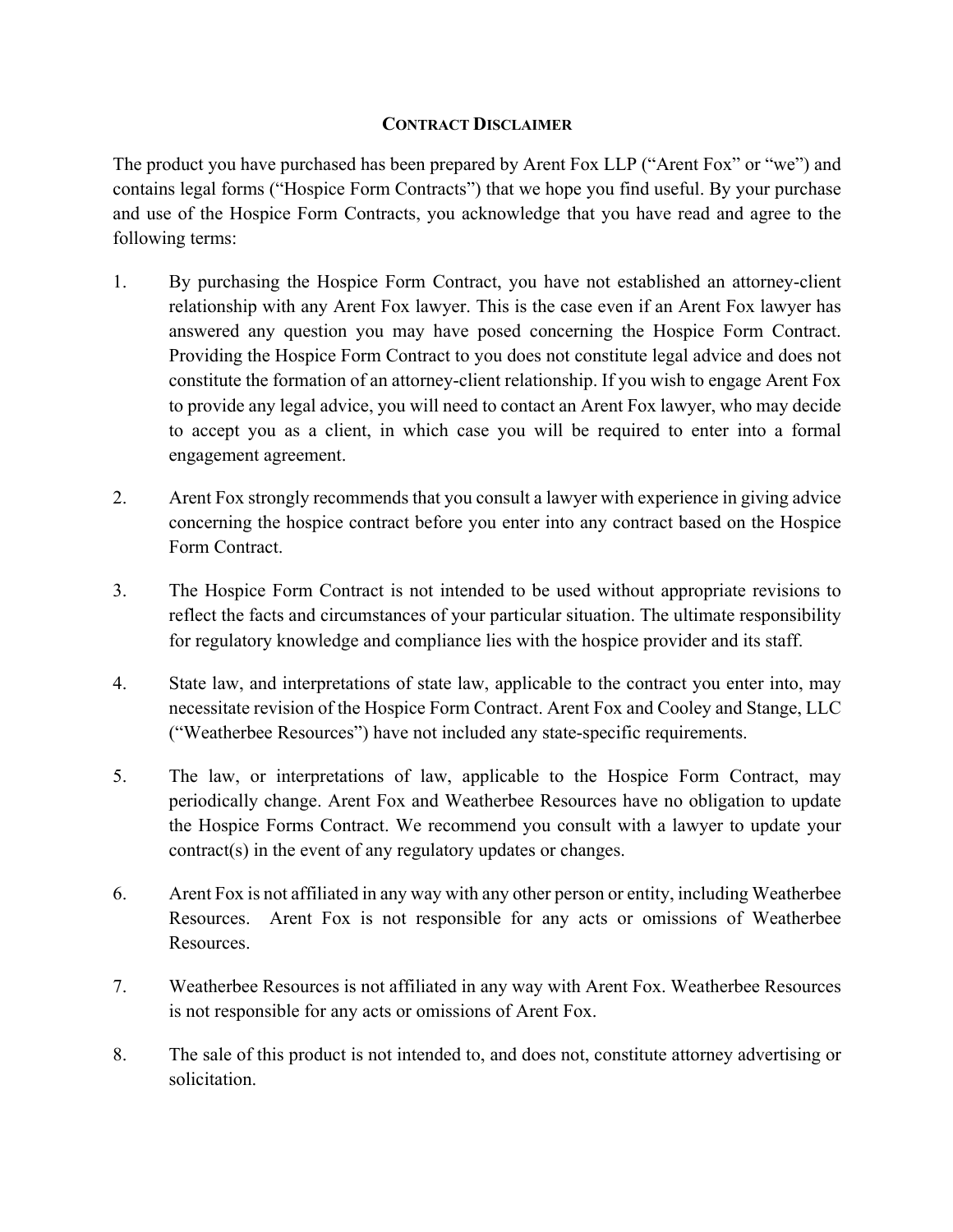- 9. Your purchase and utilization of this product indicates your understanding that you may customize and use this contract for internal purposes at one location only, and that you will not disclose the contents of this product to any third party or allow any third party to use the materials for any purpose without written permission from Arent Fox and Weatherbee Resources.
- 10. Arent Fox and Weatherbee Resources are not responsible for any loss, injury, claim, liability, or damage arising from use of the Hospice Form Contract. Purchase of this product is "AS IS" without any expressed or implied representation or warranty of any kind, including any warranty of merchantability or fitness for a particular purpose.

Purchasers of this Hospice Form Contract are permitted to use the contractual language contained herein for one hospice location only. No part of this contract may be reproduced in any form or by any means, electronic or mechanical including photocopying, recording or by any information storage and retrieval system and shared with third parties, without prior written permission of Weatherbee Resources and Arent Fox. To license this Hospice Form Contract for use at more than one location, please contact Weatherbee Resources at (866) 969-7124 or info@weatherbeeresources.com.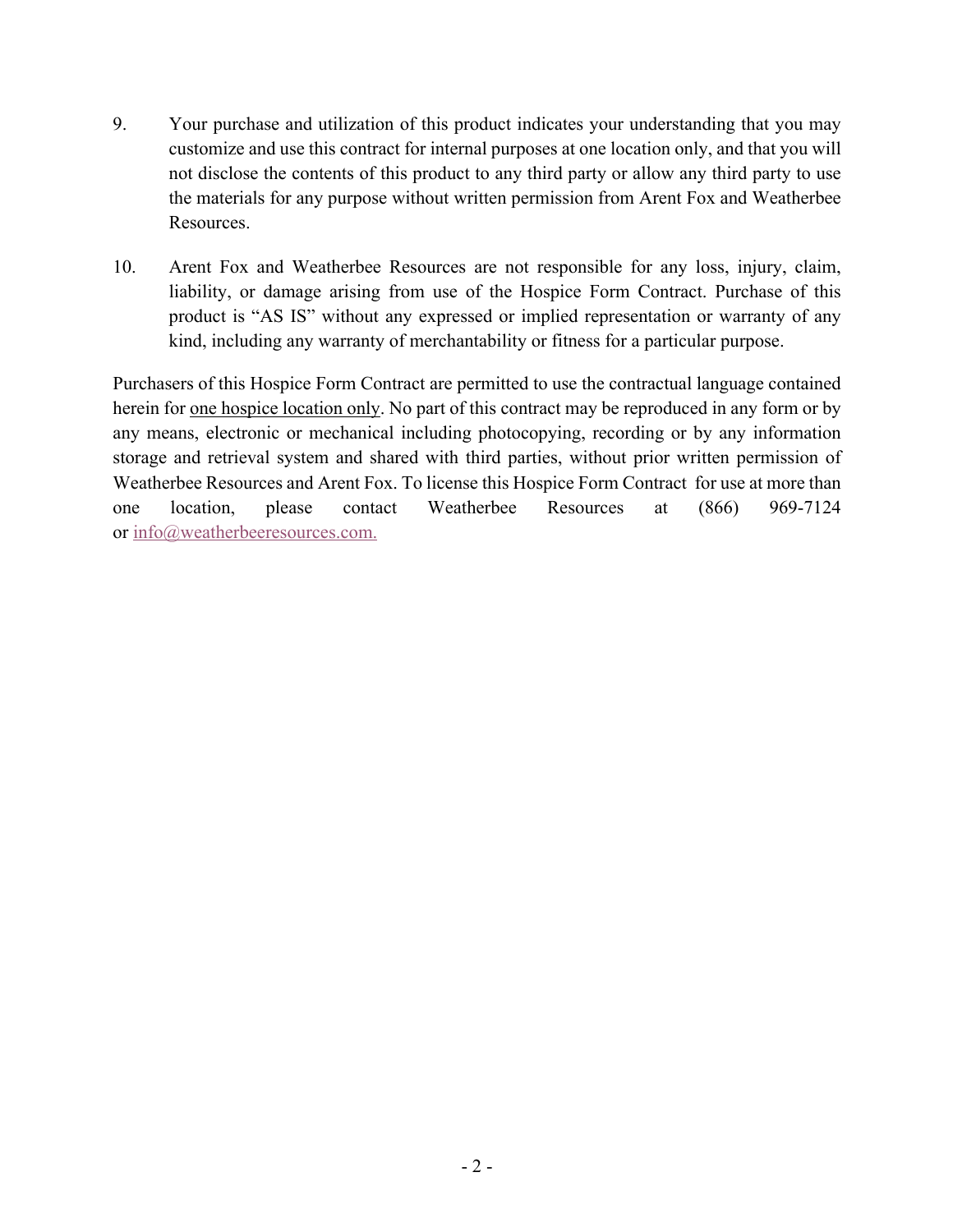### **CONTRACT CUSTOMIZATION INSTRUCTIONS**

Thank you for purchasing this contract template from Weatherbee Resources. In additional to the Contract Disclaimer information on Pages 1 and 2, please note additional instructions detailed below to guide the purchasing hospice organization through the contract customization process.

- 1. Any contract text highlighted in blue (example: contract text in blue) denotes optional text or verbiage. When the hospice encounters blue highlighted text, it may: 1) adopt the recommended contract language; 2) customize the contract language to align with terminology/verbiage included in the hospice's policy and procedure documents or other verbal or written processes; or 3) delete the contract language and/or footnote(s) if not applicable.
	- For example, if the hospice uses the term "Chief Medical Officer" to represent the physician who has responsibility for the medical component of the hospice's patient care program (referred to as a "Medical Director" in federal hospice regulations), Weatherbee recommends customizing the blue text within the contract to be consistent with the verbal and written title(s) used by the hospice organization when referencing this physician.
	- Please note if the hospice customizes any contract verbiage highlighted in blue, the hospice will need to customize the same verbiage throughout the entire contract for consistency. Based on the example above, the hospice would change "Medical Director" to "Chief Medical Officer" throughout the contract. In Microsoft<sup>®</sup> Word, the hospice can use the "find and replace" function for extensive customization in the contract.
- 2. For any contract text highlighted in yellow (example: [contract text in yellow]), the hospice will customize the contract by inserting the requisite information in the highlighted area. For example, one contract contains the following yellow highlighted text for the hospice's customization. In this example, the hospice would insert the state where the hospice is licensed, delete the brackets, and delete the highlighting in order to finalize the contract:
	- For example, "WHEREAS, Hospice Provider is licensed by the State of [insert] state<sup>]</sup> (the "State") as a Hospice and is certified to participate in the Medicare and Medicaid programs..."

The sample language below demonstrates the blue and yellow contractual text that will require customization/editing by the hospice, as detailed above:

This AGREEMENT ("Agreement") is made and entered into this  $\lceil \cdot \cdot \cdot \rceil$  day of  $\lceil \cdot \cdot \rceil$ 20<sup>[11]</sup> ("Effective Date") by and between [11] **Example 2014** [11] ("Hospice Provider"), and [**Medical Director**"), each referred to herein as "Party" and interval and interval as "Party" and collectively the "Parties."

Once contract customization is complete with brackets and highlighting removed, the contract will read: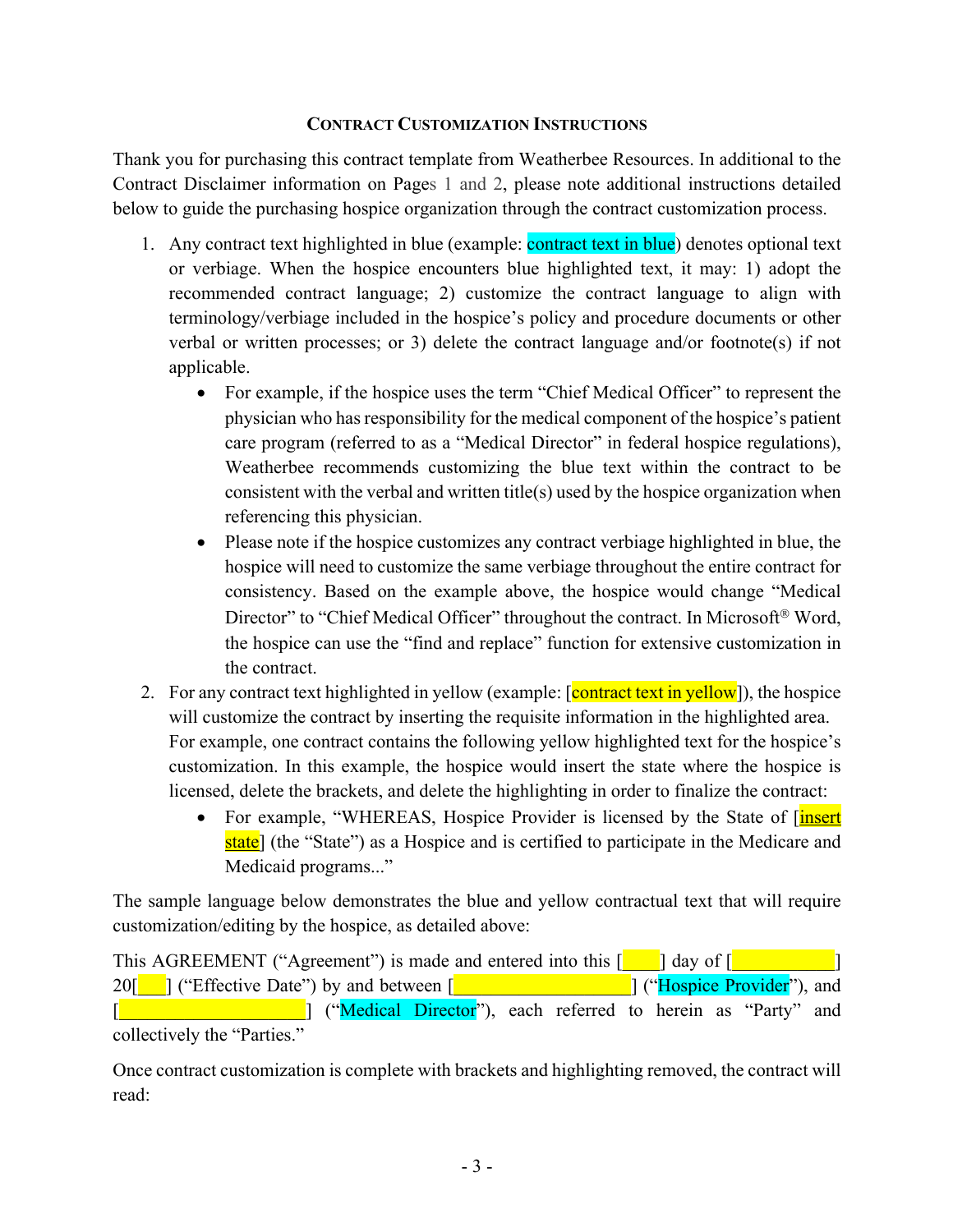"This AGREEMENT ("Agreement") is made and entered into on this 1st day of August 2019 ("Effective Date") by and between ABC Hospice ("Hospice Provider"), and John Smith, MD, HMDC ("Chief Medical Officer"), each referred to herein as "Party" and collectively the "Parties."

- 3. In order to finalize the contract once the hospice's customization is complete, Weatherbee Resources and Arent Fox recommend the following:
	- a. Conduct a final review of the contract to verify accuracy of the contractual language and to ensure all customization is correct. If the hospice has any questions or needs guidance, please consult the hospice's legal counsel.
	- b. Delete the *Contract Disclaimer* and *Contract Customization Instruction* pages (the first 4 pages of this document), so the only pages remaining are the actual contract.
	- c. Remove the yellow and blue highlighting of all contract text, including any highlighted footnote(s).
	- d. Delete any "Note to Hospice Provider" language in the footnote(s).
	- e. Delete any language not applicable to the hospice, as recommended by the hospice's legal counsel.
	- f. Save and maintain the final document according to the hospice's usual and customary record keeping process.
	- g. Prepare the final contract for signature by both parties.
	- h. Once signed by both parties, maintain the fully executed contract according to the hospice's usual and customary record keeping process.
	- i. Note the expiration date of the contract and follow-up according to the hospice's usual and customary contracting process to ensure no future lapse in the contractual relationship.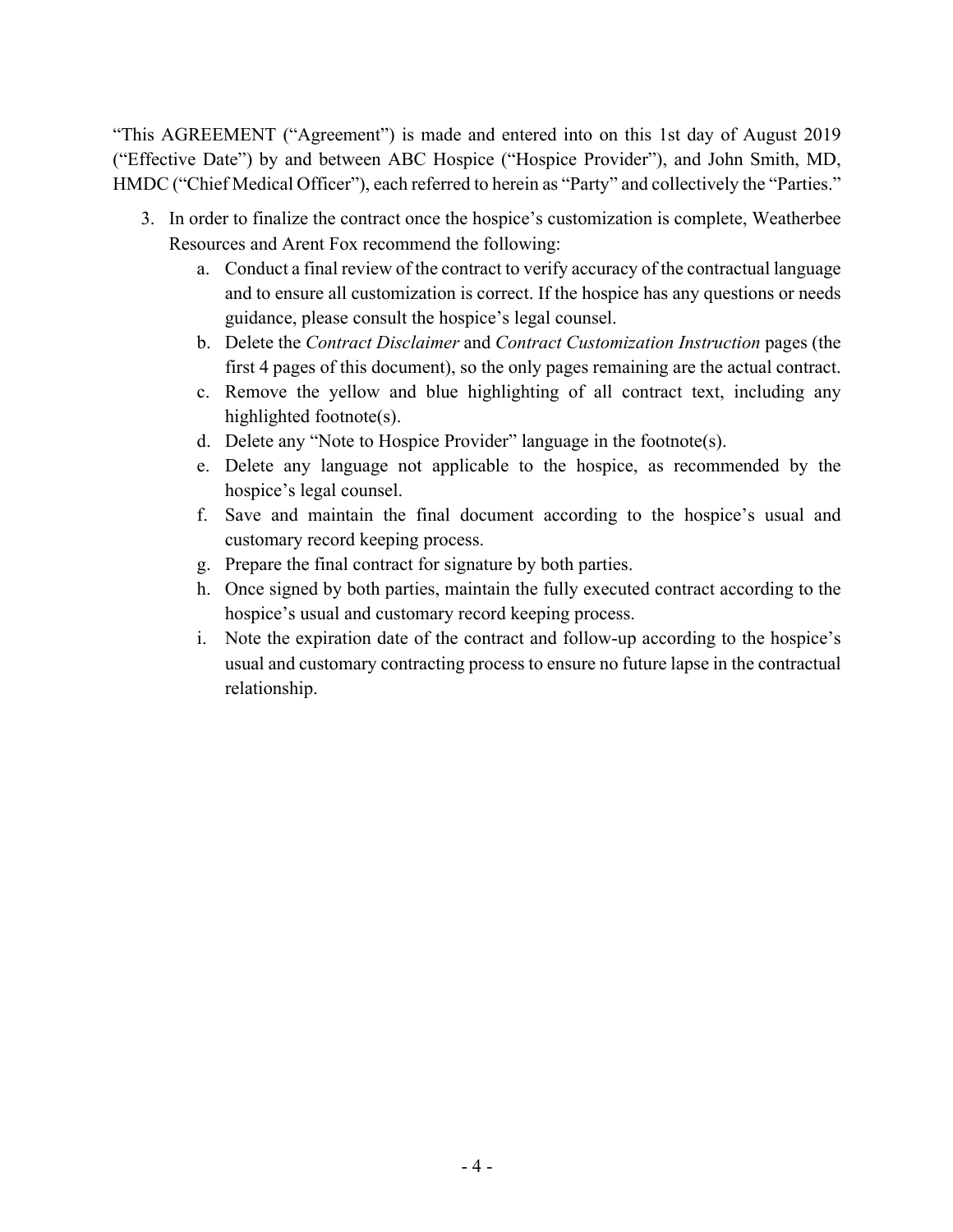## **AGREEMENT FOR INPATIENT HOSPICE SERVICES FOR SYMPTOM MANAGEMENT AND PAIN CONTROL**

**THIS AGREEMENT** ("Agreement") is made and entered into this  $\frac{4}{x}$  day of **E** month **]**, 20<sup>[</sup> year ] ("Effective Date"), by and between [ Hospice Name | ("Hospice Provider"), and  $\left[\right]$  Name of Skilled Nursing Facility (SNF) or Hospitall ("Inpatient Facility") located at  $\overline{I}$  SNF or Hospital address, city, state, and zip code  $\overline{I}$ , each referred to herein as "Party" and collectively the "Parties.

**WHEREAS**, Hospice Provider is licensed by the State of **[** insert state ] as a Hospice and is certified to participate in the Medicare and Medicaid programs; and

**WHEREAS**, Hospice Provider primarily provides Palliative and Supportive Care through an Interdisciplinary Group (IDG) to Terminally Ill Hospice Patients who have elected Hospice Care, and their primary caregivers and families; and

**WHEREAS**, Hospice Provider desires to contract with Inpatient Facility to provide Inpatient Hospice Services for symptom management and pain control.

## **CHOOSE ONE OF THE FOLLOWING DEPENDING ON THE ENTITY TYPE (e.g., HOSPITAL OR SKILLED NURSING FACILITY) THE HOSPICE PROVIDER IS CONTRACTING WITH:**

**[WHEREAS**, [insert name of Hospital], hereinafter referred to as Inpatient Facility, is licensed in the State of  $\boxed{\phantom{a}}$  insert state  $\phantom{a}$  as a hospital and is certified to participate in the Medicare and Medicaid programs as a hospital with services available on a twenty-four (24) hours per day, seven (7) days per week basis;

#### **OR**

**[WHEREAS**, [insert name of Skilled Nursing Facility], hereinafter referred to as Inpatient Facility, is licensed in the State of  $\lceil \cdot \text{insert state} \rceil$  as a Skilled Nursing Facility and is certified to participate in the Medicare and Medicaid programs as a Skilled Nursing Facility with registered nursing services available on a twenty-four (24) hour per day, seven (7) days per week basis.] SAMPLE

**NOW, THEREFORE**, in consideration of the mutual covenants and promises set forth below, the Parties do hereby agree as follows:

# **ARTICLE 1**

# **RESPONSIBILITIES OF HOSPICE PROVIDER**

**Section 1.1** *Written Consent*. Prior to provision of care, Hospice Provider shall obtain written consent from the Patient or the Patient's Representative, in accordance with the laws of the State and the Medicare regulations, indicating that the patient elects to receive Hospice Care.